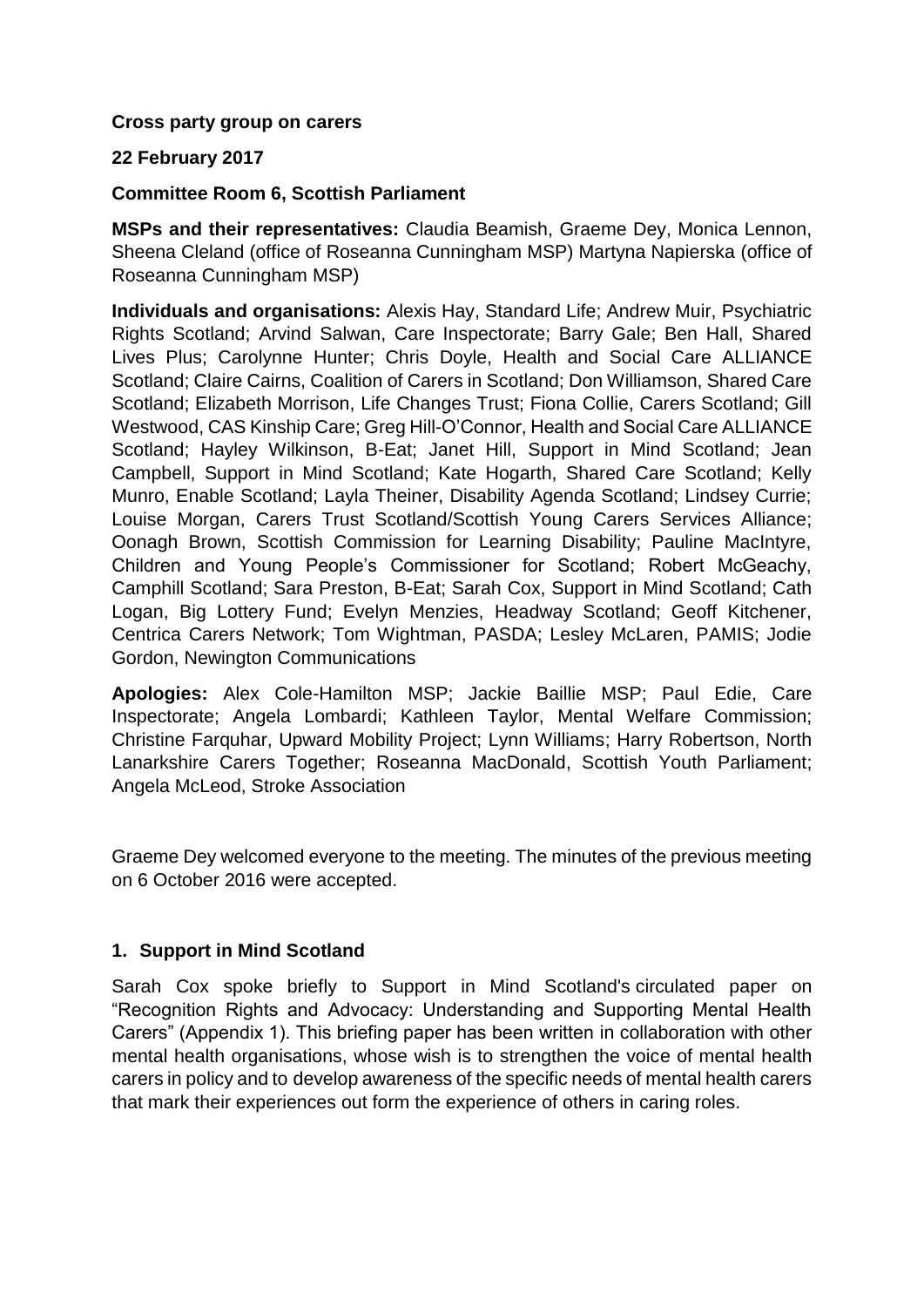Jean Campbell and Janet Hill, both carers with Support in Mind Tayside, spoke about their caring role, as a parent to their adult sons who have a serious mental illness. They both spoke about the lack of support that some carers can experience, as well as difficulties with information sharing between the professionals involved in providing care and themselves as carers. The recognition of the caring role of family members can be under acknowledged, as well as the stigma which carers can feel or be aware of in their communities.

The involvement of mental health carers should happen routinely in both the community mental health services, and if the person is admitted to hospital. Carers should be seen by the professionals as "equal partners" in care/support provision, whilst still respecting the professionals need to maintain the patient's confidentiality. Carers' knowledge, experience, and ability to support needs greater acknowledgement and recognition. The carer's rights should be recognised, which would include their wish to continue to care.

In addition both carers spoke about their involvement with Support in Mind, and the support they receive and appreciate through the services provided such as regular local support groups, information sessions on mental illness such as specialist knowledge on mental health legislation, and coping strategies.

Graeme Dey thanked Jean and Janet for their contributions and asked if either Jean or Janet had Power of Attorney had over their children's affairs. There was a discussion about how difficult this can be in cases of mental health where the person does not recognise that they are ill or is unwilling to make provisions for PoA. Problems around being the 'named person' were discussed and the need for carers to be confident and tenacious in order to get information from professionals and make their voices heard. Carer involvement should happen automatically if a person is admitted to hospital, and it was discussed whether stigma or prejudice around mental health admissions made this less likely to happen. Carers' experiences and abilities to support need to be recognised more, including the right to continue to provide care if this is what they want to do. The forthcoming Mental Health Strategy and the acknowledgement of unpaid carers in this were discussed and it was hoped that this would lead to change.

Ben Hall asked Jean and Janet if they had been offered respite or a break from caring. Neither had been able to take a break, and this was in part due to lack of appropriate accommodation and support for the cared for person.

Tom Wightman spoke about unmet need, and whether the Carers Act would encourage unmet need to be recorded so there would be evidence of the gap between support required and support provided.

### **2. Young carers health and wellbeing research**

Pauline McIntyre from Children and Young People's Commissioner for Scotland introduced "Coping is difficult, but I feel proud: perspectives on mental health and wellbeing of young carers" a research report published earlier that week by CYPCS and Carers Trust Scotland. (The report can be downloaded at [https://www.cypcs.org.uk/ufiles/CopingWithCaring.pdf\)](https://www.cypcs.org.uk/ufiles/CopingWithCaring.pdf) The main findings of the report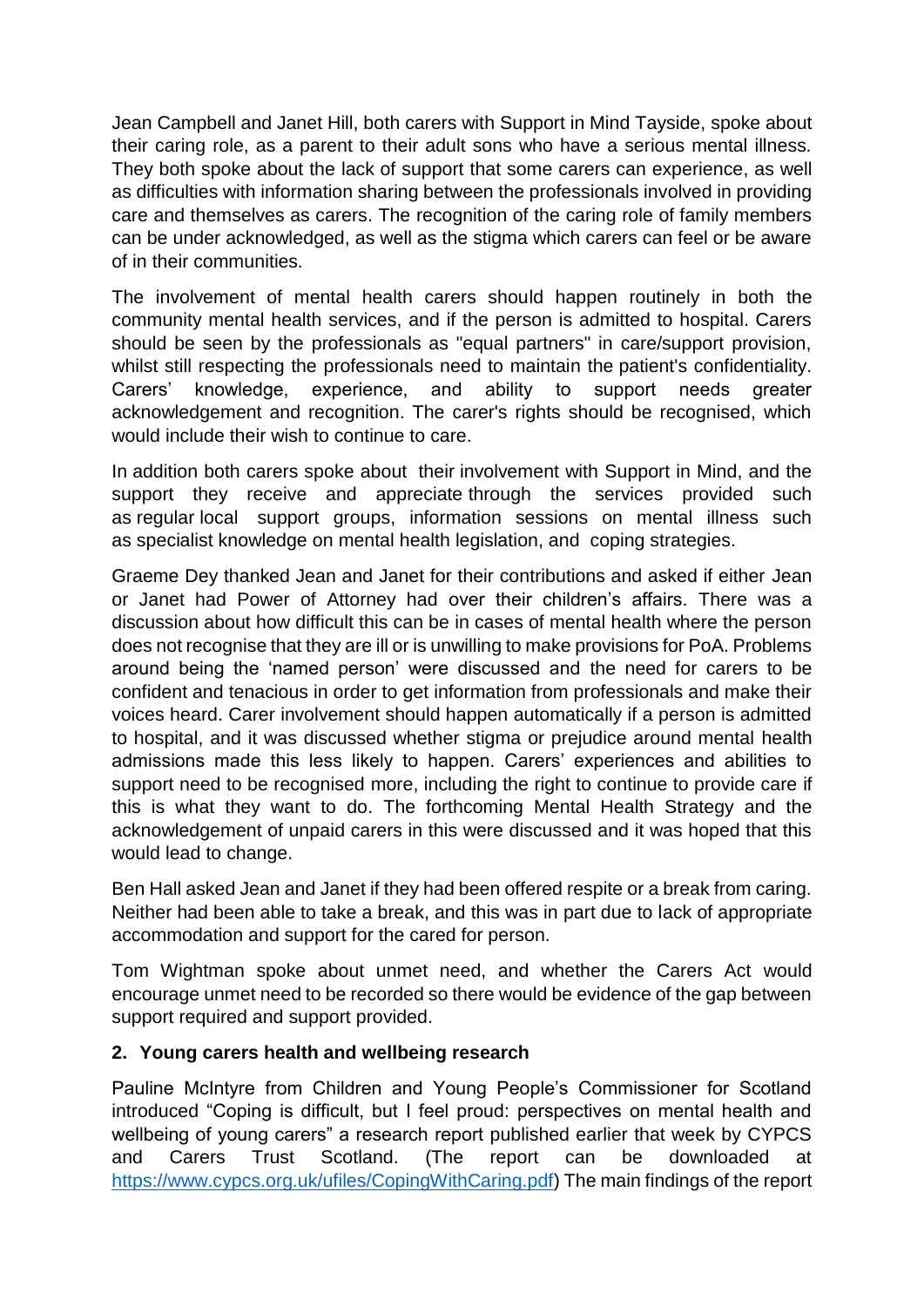were that although young carers were often proud of their caring roles, those who spent the most time caring experienced the most negative wellbeing issues such as stress, anxiety and poor sleep. This research compared the experience of young carers with young people who did not have caring roles, allowing the wellbeing indicators to be attributed to the effect of caring roles.

Graeme Dey asked if the number of young carers in Scotland was an underestimate and whether schools were more aware of young carers and able to support them. Louise Morgan stated that some surveys have indicated that 1 in 10 young people have some level of caring responsibility, which is much more than the 29,000 young carers figure given by the Scottish Government, but must recognise that there is a spectrum of caring roles, which the new research also examined. Monica Lennon asked what kind of support young carers would need in schools, as CAMHS waiting times and school-based counselling can vary in both provision and waiting times. Generally, young carers prefer someone in schools that they can trust, and to approach a member of staff that they have a good relationship with. The cuts to counselling and CAMHS services have been noticed by young carer support services who are struggling to keep up with demand. Louise Morgan highlighted good practice examples of young carer services working with schools, such as in Stirling.

Claudia Beamish asked if there had bene any progress on widening teacher training on young carer issues. Louise Morgan stated that due to the time pressures on inservice days opportunities were limited, but there is some success and individual young carer services that work with schools can also access student teachers and probationers if they are placed in these schools. Claudia asked that this issue be followed up.

The research's focus on young carers' needs for time and space to have fun and have a childhood were mentioned, particularly as the most common caring activity that young carers provided was company and companionship. These young carers can be seen as not having a burdensome caring role as they are not always doing tangible, practical tasks, but still need support. The need for continued awareness and education about what young carers do was highlighted. Fiona Collie asked if the gap between identified and hidden young carers could include those caring for a parent with an addiction problem. Edinburgh Young Carers Project runs a specific group to support young carers in this situation. Similar issues were highlighted by Tom Wightman when it comes to adults with autism, as there can be under-diagnosis of this group and so there can be a lot of hidden carers.

Graeme Dey thanked the attendees and speakers for their contributions.

### **3. Next meeting and AOCB**

Sara Preston reminded attendees about the Scottish Eating Disorders Interest Group annual carers' conference that would take place on 4 March.

The next meeting of the CPG will take place on Thursday 25 May at 1:00pm in the Scottish Parliament. Shared Care Scotland will present on short breaks and respite.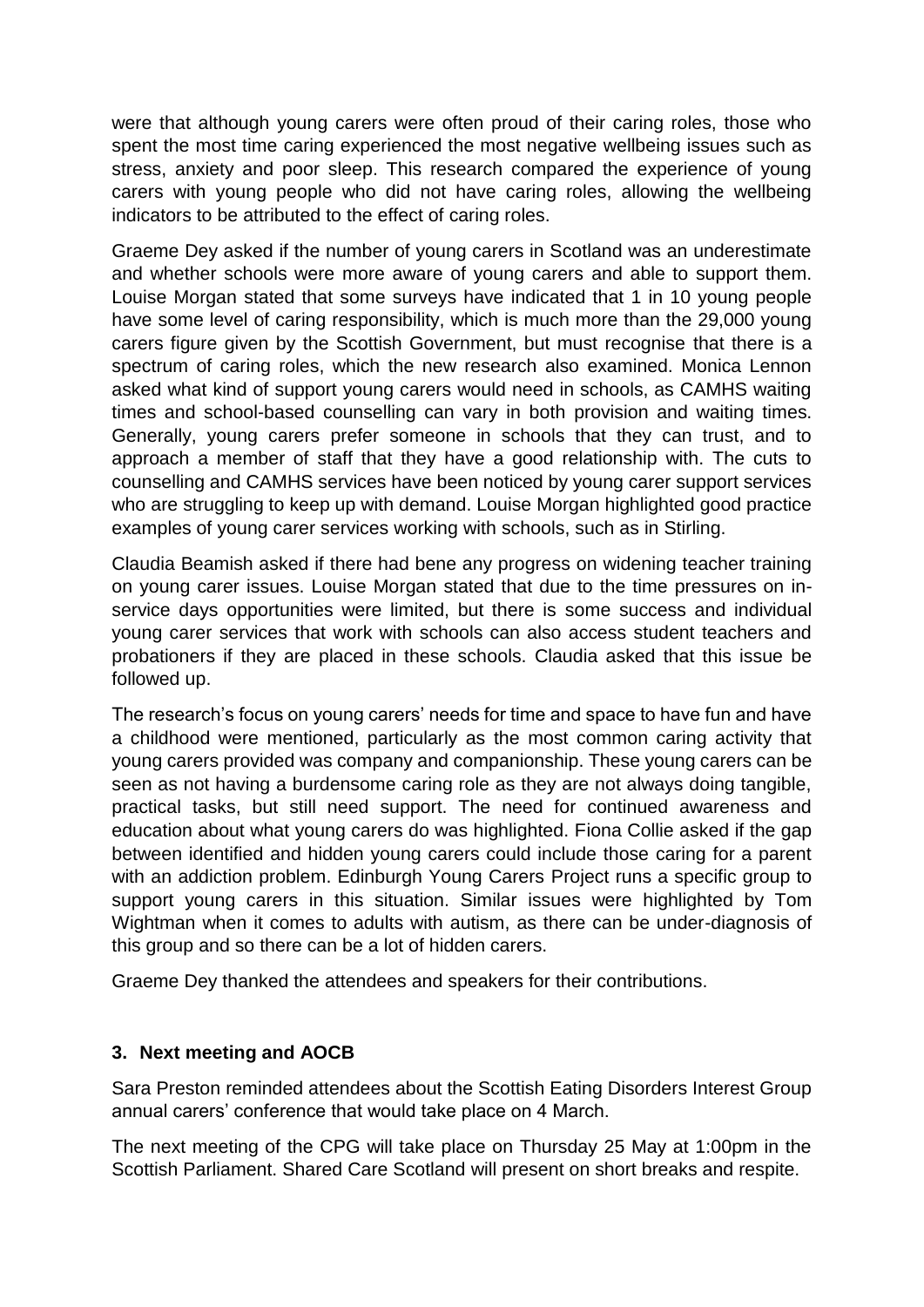### Appendix 1

 $\overline{a}$ 

### **RECOGNITION, RIGHTS AND ADVOCACY: Understanding and Supporting Mental Health Carers**

### **National Mental Health Carers Forum**

This Briefing Paper is a collaboration between the organisations who are members of the above Forum, set up in response to our increasing awareness that the voice of mental health carers was fragmented and was not being projected in policy arenas, and specifically in the work towards the Carers Bill for Scotland that has resulted in the new Carers (Scotland) Act 2016.<sup>1</sup>

Our aim is to strengthen the voice of mental health carers (MHC) in policy and development by raising awareness of the specific needs of mental health carers that mark their experiences out from the experiences of carers in other caring roles.

# **Mental Health Carers in Scotland**

There is no data giving us a definitive total number of MHC in Scotland but the Carers Trust estimate that around 1 in 40 people is a mental health carer. That means that there could be as many as 150,000 MHC in Scotland.<sup>2</sup> This paper also tells us that MHC make up to 25% of the estimated 6 million carers in the UK, with 7% of those carers caring for people with serious mental health conditions such as psychosis, schizophrenia and depression and 8% caring for people with both mental and physical illness.

In terms of the impact caring has on carers' own physical and mental wellbeing, a Scottish Government statistical report in 2015 showed that 32% of carers experienced poorer physical health<sup>3</sup>; however, the Scottish Schizophrenia Survey<sup>4</sup> found that 69% of those caring for people with serious mental illness believe caring has had some/significant impact on physical health; and 94% believe has had some/significant impact on mental health.

### **The Specific Rights and Needs of Mental Health Carers**

This is important because this perception that all carers have the same needs is leading to funding decisions that are eroding the specialist help and support that MHC actually need.

We believe that although all caring roles can provoke a range of issues and needs that are common to all, people who are caring for those with mental health problems and particularly more serious mental illness, do experience very specific issues that require very specific specialist information guidance and support.

 $1$  Carers (Scotland) Act 2016. Definition of a carer: "an individual who provides or intends to provide care for another individual (the "cared-for person")".

<sup>2</sup> 5 key facts about Mental Health Carers, Carers Trust (as Princess Royal Trust for Carers) 2007

<sup>&</sup>lt;sup>3</sup> Scotland's Carers: An Official Statistics Publication for Scotland, Scottish Government, 2015

<sup>4</sup> Scottish Schizophrenia Survey, Amanda Larkin and Frances Simpson, 2015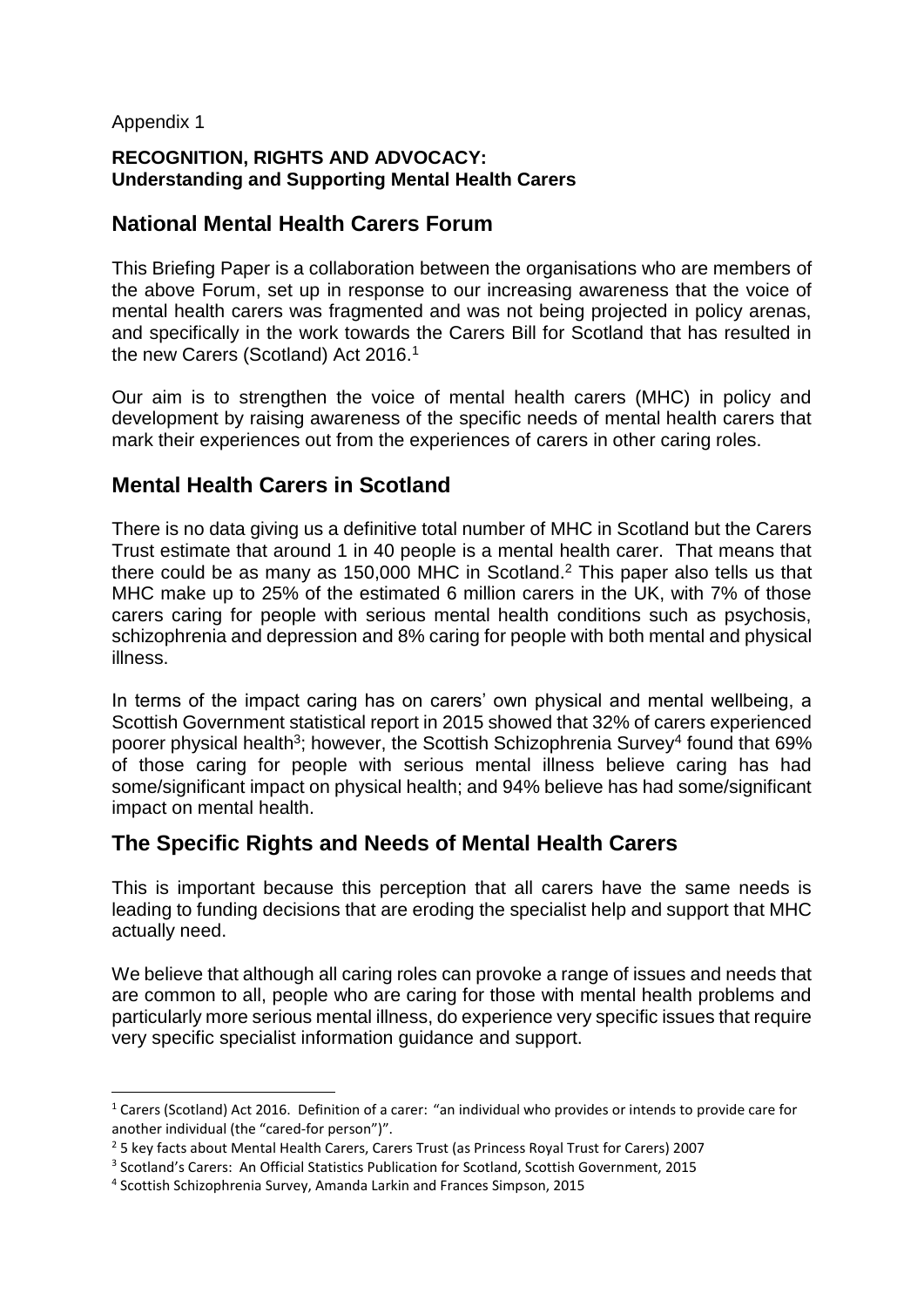In gathering together the experiences of MHC from our organisations the specific needs can be summarised as follows:

**Unpredictability of the illness:** The fluctuating nature of mental illness can often mean that MHC have to cope with unpredictable behaviour, mood swings, low motivation, paranoia etc, not knowing what may happen next.

**Stigma:** Stigma still exists against people who experience mental ill health and this can extend to their carers as well. Stigma can come from other carers, from the public, the media and even from within their own circle of friends and family.

**Isolation and reluctance to seek help:** MHC can be less open about their caring role and less likely to seek help, because of the fear that they or the person they are caring for will experience discrimination, particularly if psychotic symptoms (eg as in schizophrenia) are involved or if their relative is detained in secure care.

**Confidentiality:** MHC are less likely to be given sufficient information about the service user's condition due to professionals fear of breaching confidentiality as the service user will have capacity to make decisions for themselves. However, although they have 'capacity' they won't necessarily have the insight to fully understand the impact of those decisions on themselves and on their families.

**Carers not believed:** carers feel that professionals do not take issues seriously enough and carers' concerns are dismissed with carers being seen as 'over-reacting' or 'over-protective'

**Denial-lack of insight:** MHC can find themselves having to support/care for someone who denies that there is anything wrong and who refuses to seek help or support. The carer may try to seek help for the person concerned but find they are not believed, and help isn't given unless and until a crisis occurs.

**Lack of Specialised Respite:** Conventional respite services are often not appropriate for mental health service users and carers, due to a lack of understanding and a lack of specialist training. This means that MHC are even less likely to get a break from their caring role.

**Lack of appropriate services for the person who is unwell:** there are few services for people with mental health problems putting more pressure on families to provide support.

**Unrealistic Expectations of capacity and speed of 'recovery':** People with mental health problems experience enormous pressure to conform to work or volunteering as the reality of living with a serious mental health problem is not understood. MHC often absorb this pressure by trying to support the person and protect them from this pressure.

**Increased physical illnesses:** People with serious mental health problems are likely to experience greater physical illness but the causes and the solutions to this are not understood. MHC also experience greater physical illness due to the stress of caring for someone who is unwell.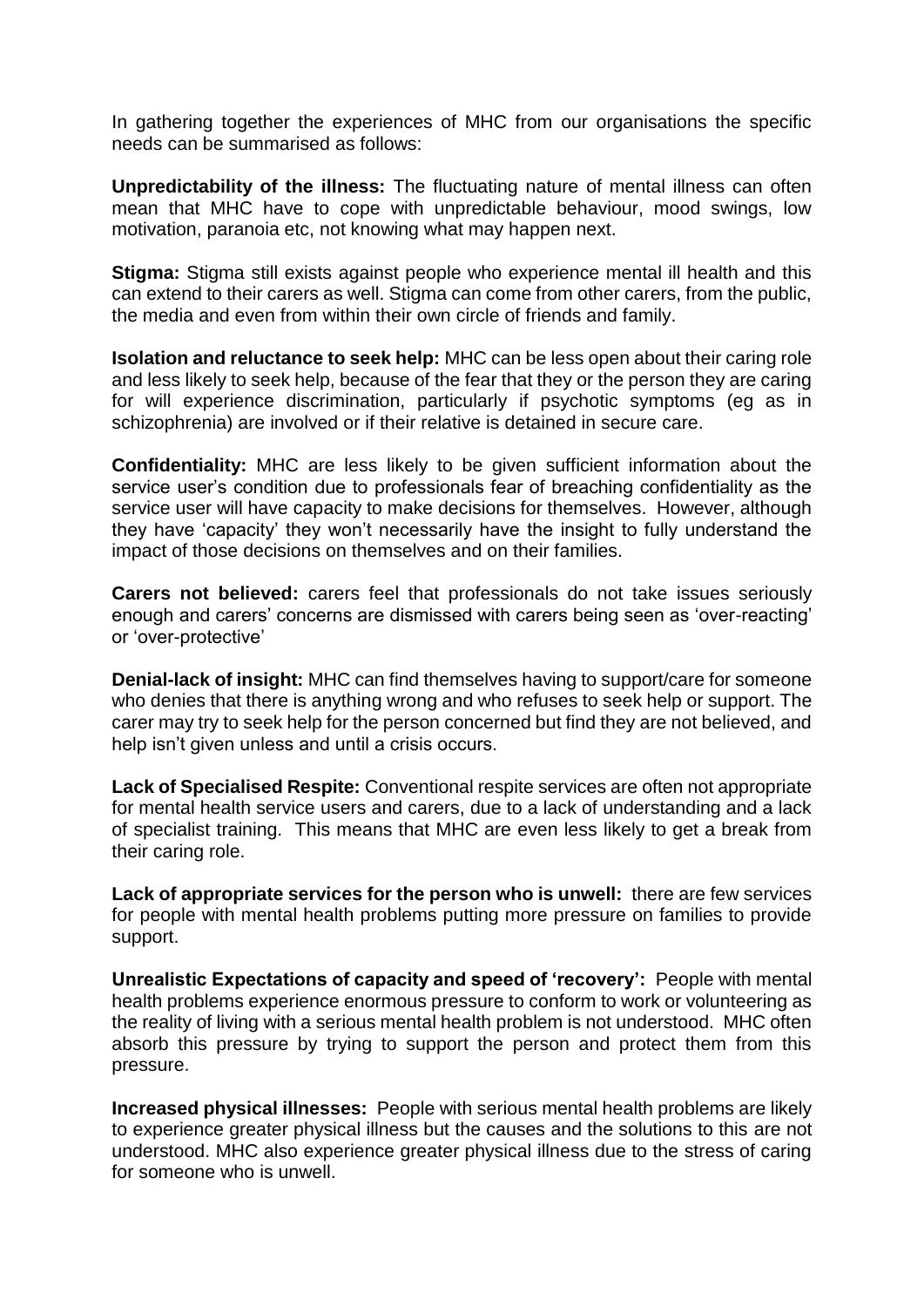**More Complex Legislation:** MHC can find themselves having to deal with legal issues if the person they care for is detained under mental health and criminal legislation, and/or if they are being detained within forensic mental health services. This additional complexity, legality and restriction is very distressing. Sometimes relationships can become strained as the service user may blame the carer for "allowing" this to happen even although the carer would have no choice.

**Financial pressures:** Some MHC have had to give up their employment because of their caring role particularly if their employer is unsympathetic to the flexibility that may be required or lack of awareness of issues they face day to day. Other MHC find they are judged for working with the assumption made that that means their relative 'can't be that ill'. MHC also absorb impact of additional costs and family's low income.

**Fear:** MHC, particularly of people who experience depression or psychosis can have to cope with the fear and risk of suicide or self-harm of the person who is unwell. This attracts additional stigma as self-harm is often seen to be someone's fault – with blame falling on the family. MHC may also fear that the person they care for may harm someone else either known or unknown. Preventing or coping with the aftermath of anyone coming to harm is extremely stressful and traumatic.

**Difficult family relationships**: all caring imposes stresses on families, but MHC can experience a complete lack of empathy or warmth or understanding from the unwell person who doesn't understand the impact of their illness/behaviour. Similarly, MHC can misunderstand mental illness and feel frustrated at their relative's inability to change their behaviour.

# **Carers' Advocacy**

The Scottish Government and COSLA have produced Guidance for Unpaid Carers Advocacy in Scotland<sup>5</sup> reinforcing the value of carers' advocacy and recognising that "carers should be involved in decisions about their own care and support" and that they "can also be involved in decisions about the care and support of the people they care for".

However, whilst recognising the need through a requirement in the Carers (Scotland) Act 2016 that information on advocacy services to be made available to carers, the legislation falls short of requiring it to be provided and we believe that this is a missed opportunity for all carers, but particularly for MHC whose relatives are being detained under mental health legislation.

For those detained in forensic mental health services, it is a long-term and even lifelong impact. Individuals subject to the legislation have a right to advocacy as an important safeguard to their rights and their carers should have an equivalent right to help them understand the complexities involved and to articulate their views and needs to the many different professionals involved in decision-making concerning compulsion and compulsory treatment.

# **Mental Health Developments 2016**

**<sup>.</sup>** <sup>5</sup> Guidance for Unpaid Carers Advocacy in Scotland, Scottish Government and COSLA, 2016